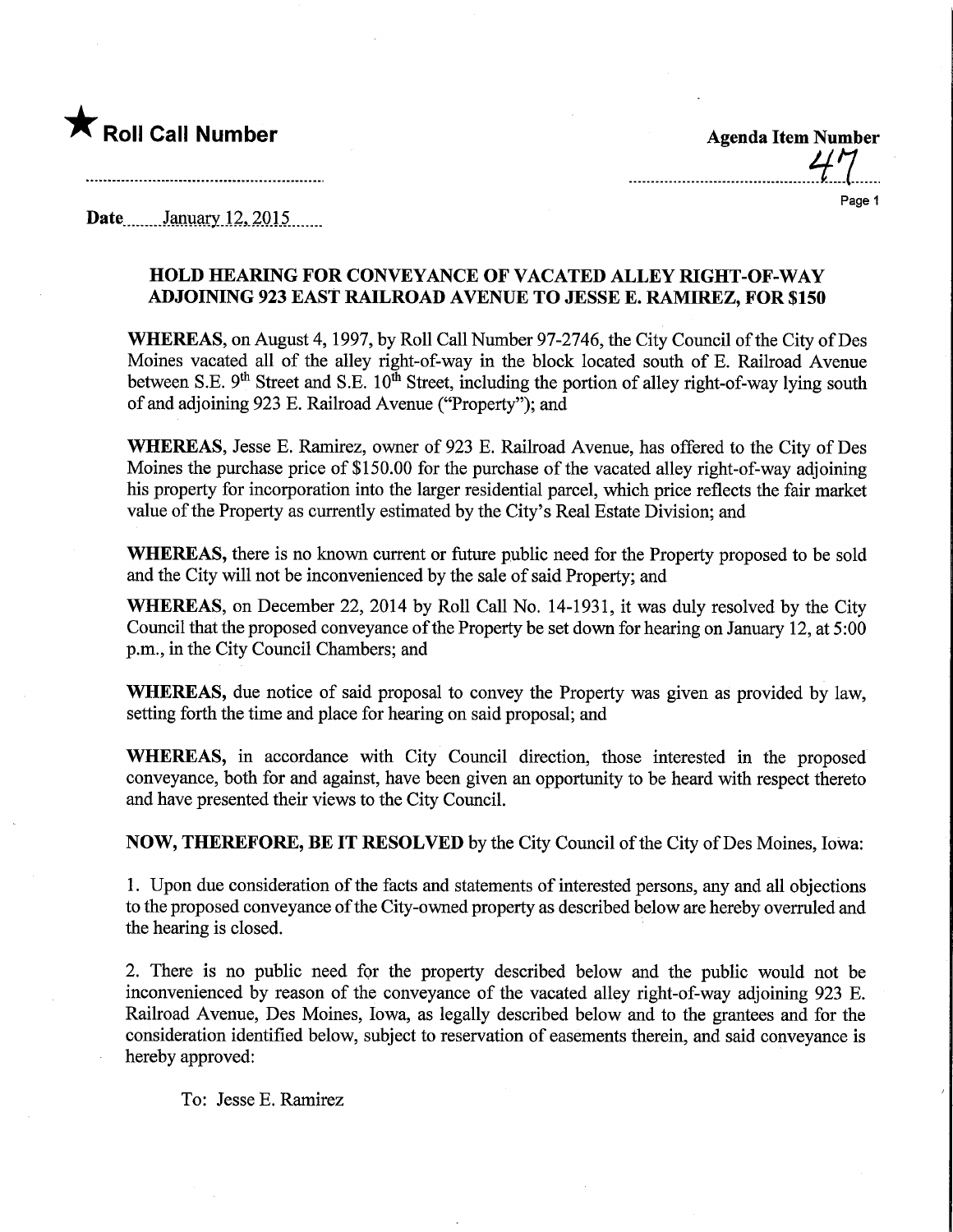## **The Call Number Agents Collection** Call Number Agenda Item Number

Page 2

Date........January.12, 2015.......

For: \$150

Legal Description:

ALL OF THE VACATED ALLEY RIGHT-OF-WAY LYING NORTH OF AND ADJOINING LOT 7, BLOCK 73, TOWN OF DE MOINE, AN OFFICIAL PLAT, ALL NOW INCLUDED IN AND FORMING A PART OF THE CITY OF DES MOINES, POLK COUNTY, IOWA.

3. The Mayor is authorized and directed to sign the Offer to Purchase and Quit Claim Deed for the conveyance as identified above, and the City Clerk is authorized and directed to attest to the Mayor's signature.

4. Upon proof of payment of the consideration plus \$113.00 for publication and recording costs, the City Clerk is authorized and directed to forward the original of the Deed, together with a certified copy of this resolution and of the affidavit of publication of the notice of this hearing, to the Real Estate Division of the Engineering Department for the purpose of causing said documents to be recorded.

5. The Real Estate Division Manager is authorized and directed to forward the original of the Deed, together with a certified copy of this resolution and of the affidavit of publication of the notice of this hearing, to the Polk County Recorder's Office for the purpose of causing these documents to be recorded.

6. Upon receipt of the recorded documents back from the Polk County Recorder, the Real Estate Division Manager shall mail the original of the Deed and copies of the other documents to the grantees.

7. Non-project related land sale proceeds are used to support general operating budget expenses: Org-EG064090.

(Council Communication No. 15- $\frac{\mathcal{O}(\bigcap)}{\bigcap}$ )

Moved by to adopt.